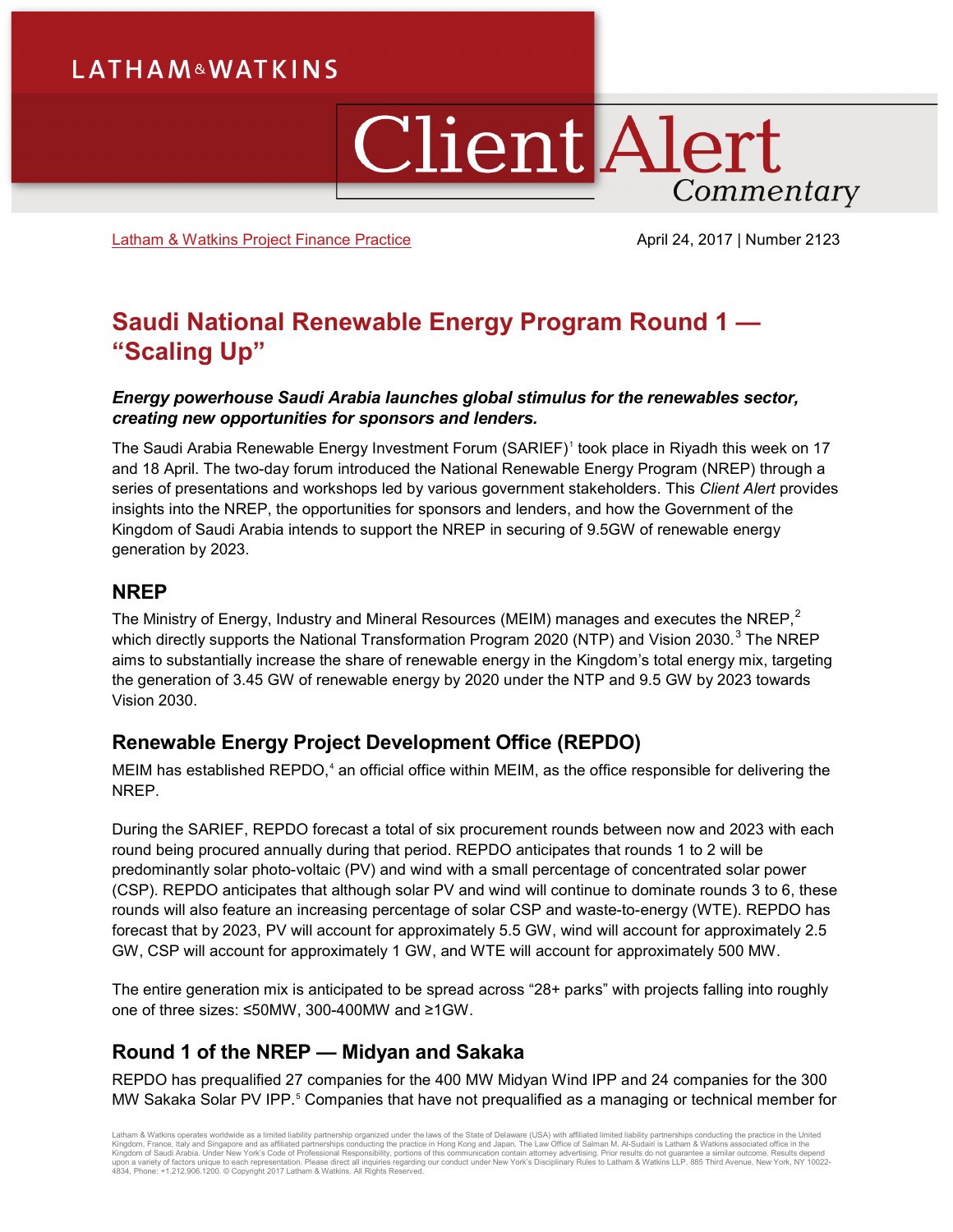these projects can still participate as part of a consortium formed by one of the prequalified managing or technical members.

The RFP for Sakaka was released to the prequalified bidders on 17 April 2017 during the SARIEF, and the RFP for Midyan is expected to follow in May. Bid submissions are due in early September 2017.

Like the conventional IPPs procured by the Saudi Electricity Company (SEC), both projects will be developed on a build-own-operate (BOO) basis. However, unlike the conventional IPPs wherein SEC has traditionally taken a 50% stake in the project company, the successful bidder will own 100% of the project company for these projects.

Round 2 of the NREP is expected to launch in the fourth quarter of 2017.

# **Government Support and Incentives**

As mentioned above, no government entity will invest in the project company responsible for the Midyan and Sakaka IPPs, and REPDO expects the projects to use limited or non-recourse debt financing. However, the government is providing other incentives and soft support for the projects, as follows:

- Enabling 100% foreign direct ownership in the project company and allocating a renewables-specific account manager at the Saudi Arabia General Investment Authority (SAGIA)<sup>[6](#page-3-5)</sup> who will work together with REPDO in expeditiously securing the investment license required for such foreign ownership;
- Opening access to project financing through the Saudi Industrial Development Fund (SIDF)<sup>[7](#page-3-6)</sup>, who can finance up to 75% of project costs subject to a US\$320 million cap as a soft loan, and the Public Investment Fund, who can finance up to 40% of project costs subject to a US\$1.57 billion cap;
- Paying up to 50% of the salaries for all Saudi nationals employed in the projects for up to two years through the Human Resources Development Fund (HRDF);
- Maintaining a positive tax environment through 20% corporate tax, no tax on personal income, tax exemptions of 15% on capital expenditures and related expansions in certain regions of the Kingdom as well as adopting the principle of carrying forward taxation losses for an unlimited period, and maintaining double taxation treaties with more than 20 countries;
- Providing customs duty exemptions for primary raw materials and spare parts for up to two years;
- Eliminating restrictions on repatriation of capital;
- Providing project sites at nominal value and eliminating fees for registration of real estate interests; and
- Adopting of accelerated assets depreciation principles.

# **Centralized Offtake — the Principle Buyer**

Currently, the state-utility Saudi Electricity Company acts as offtaker of all electricity generated in the Kingdom. However, the government plans to reorganize the power sector by establishing a "Principle Buyer" to act as the principle offtaker of all conventional and renewable generated power, as well as through other steps such as splitting SEC into four independent generation companies.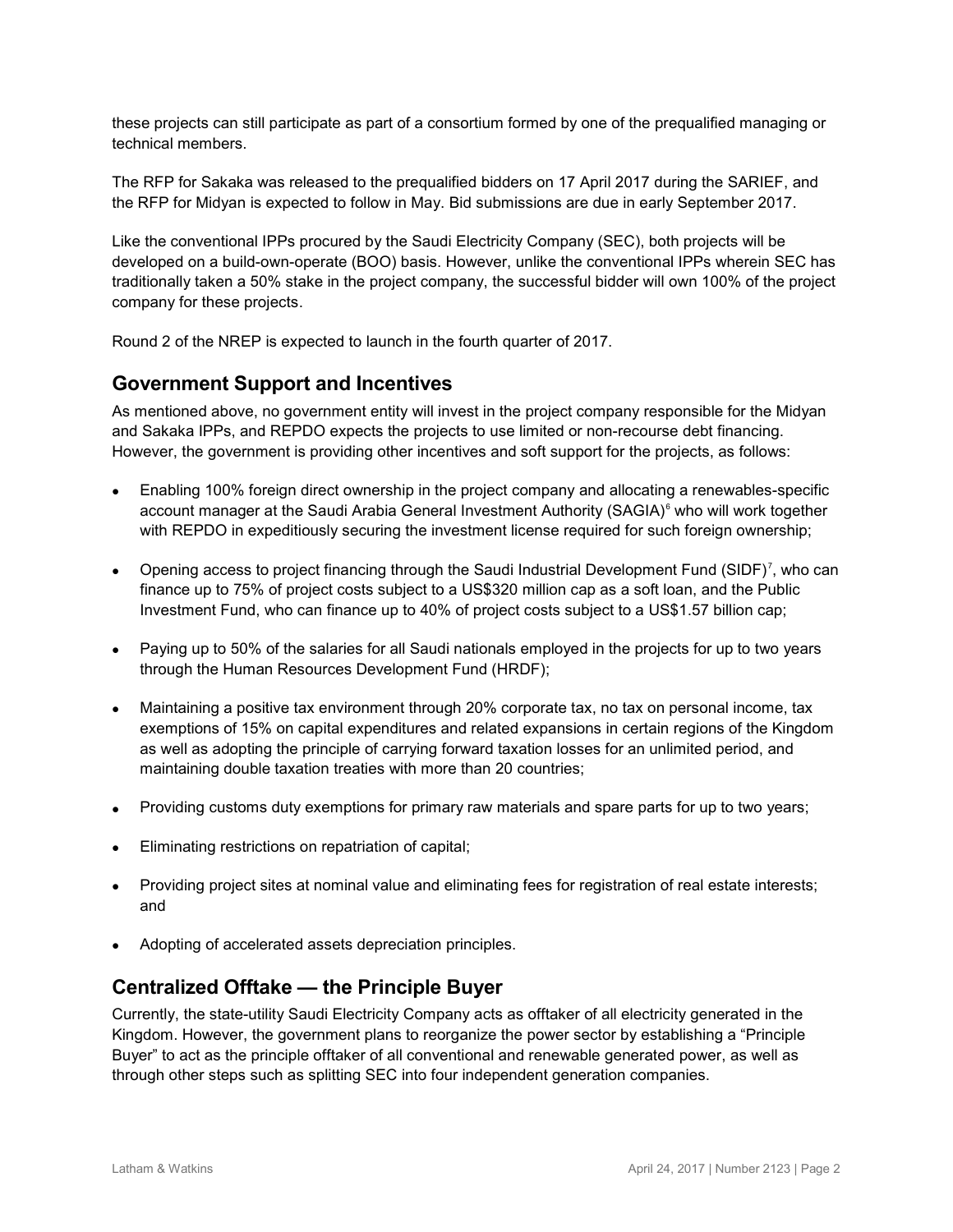REPDO has confirmed that the Principle Buyer will act as offtaker under the NREP. This assumes that the government will establish the Principle Buyer prior to signing the power purchase agreement with the Midyan and/or Sakaka project company either later this year or early next year.

Given that the Principle Buyer will be a newly established company, both sponsors and lenders will want to understand whether the government will provide some form of credit support in relation to the Principle Buyer's offtake obligations and its obligation to purchase the project upon early termination, as was the case with the earlier conventional IPPs.

## **Conclusion**

REPDO's prequalification of so many leading developers for round 1 provides widespread business opportunity for both sponsors and lenders, but also creates stiff competition. Bidders face a challenge ahead in balancing new requirements for local content while still offering a competitive levelized cost of electricity (LCOE), particularly in light of the record lows being achieved in other parts of the world.

If you have questions about this *Client Alert*, please contact one of the authors listed below or the Latham lawyer with whom you normally consult:

#### **[Villiers Terblanche](https://www.lw.com/people/villiers-terblanche)**

[villiers.terblanche@lw.com](mailto:villiers.terblanche@lw.com) +971.4.704.6340 Dubai

#### **[Edward H. Hills](https://www.lw.com/people/edward-hills)**

[edward.hills@lw.com](mailto:edward.hills@lw.com) +971.4.704.6430 Dubai

#### **[Derek McKinley](https://www.lw.com/people/derek-mckinley)**

[derek.mckinley@lw.com](mailto:derek.mckinley@lw.com)  +971.4.704.6388 Dubai

#### **You Might Also Be Interested In**

[IRS Issues Welcome Guidance on "Continuity Safe Harbor" for Wind Energy Projects](https://www.lw.com/thoughtLeadership/LW-IRS-issues-guidance-on-continuity-safe-harbor-for-wind-energy)

[The Rise of Sovereign Credit Rating Downgrades](http://www.latham.london/2016/12/the-rise-of-sovereign-credit-rating-downgrades/?utm_source=feedburner&utm_medium=feed&utm_campaign=Feed%3A+Lathamlondon+%28Latham.London%29)

[Clean Energy Law Report: The Department of Energy's Simplified IIP Process Goes Into Effect in](http://www.cleanenergylawreport.com/finance-and-project-development/the-department-of-energys-simplified-iip-process-goes-into-effect-in-november/)  [November](http://www.cleanenergylawreport.com/finance-and-project-development/the-department-of-energys-simplified-iip-process-goes-into-effect-in-november/)

[Private Sector Water Opportunities in the UAE Water Industry](https://www.lw.com/thoughtLeadership/LW-Private-sector-opportunities-in-the-UAE-water-industry)

*Client Alert* is published by Latham & Watkins as a news reporting service to clients and other friends. The information contained in this publication should not be construed as legal advice. Should further analysis or explanation of the subject matter be required, please contact the lawyer with whom you